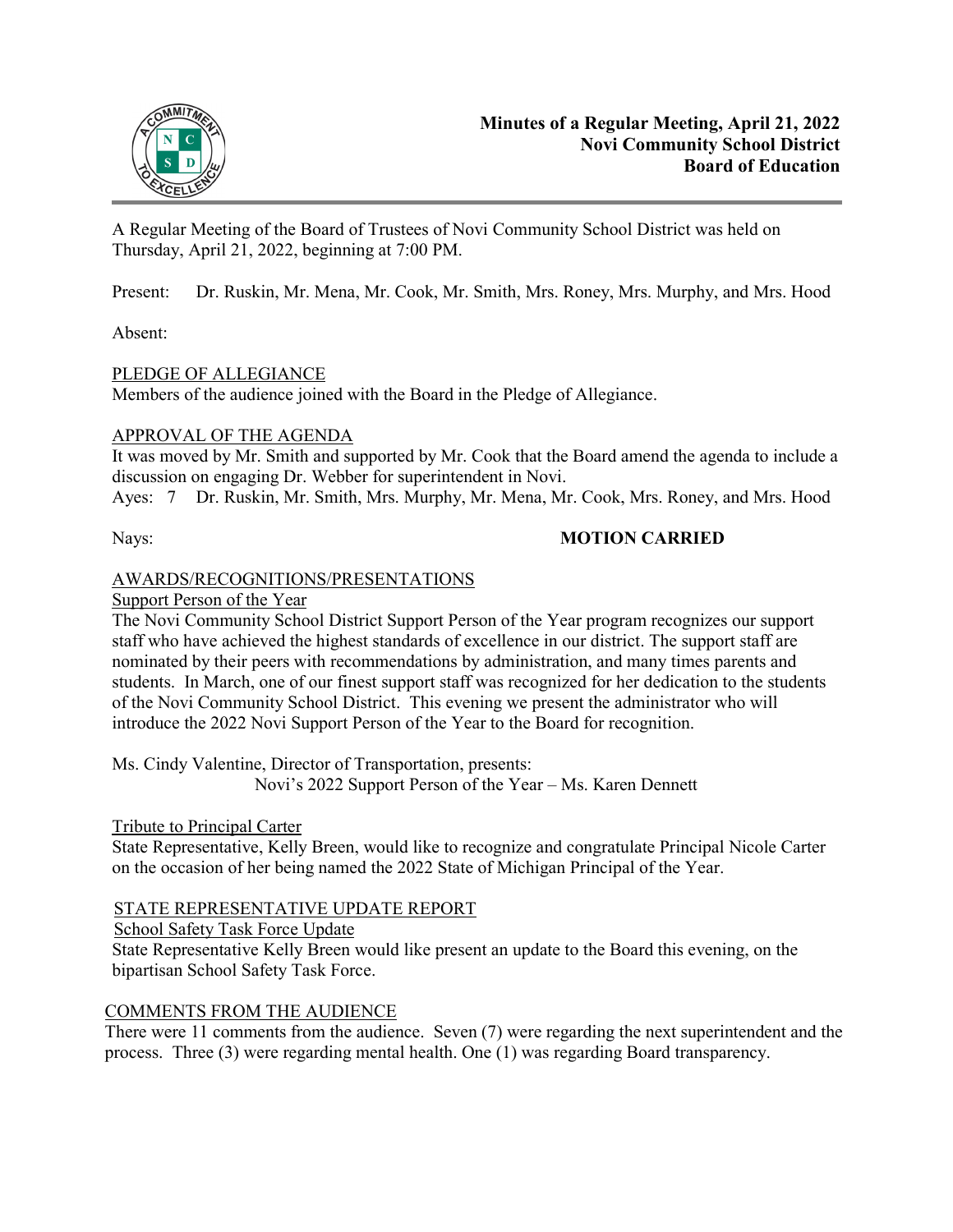#### CONSENT AGENDA

Items included in the Consent Items are those which have previously been considered by the Board in committee or at a prior meeting, or of such a routine nature, that discussion is not required. Board members may request that any items be removed from Consent Items for further discussion, if additional information is needed or available.

#### **CONSENT ITEMS**

- A. Approval of Minutes
	- a. Regular Meeting Minutes of April 7, 2022
	- b. Regular Meeting Minutes of April 14, 2022
	- c. Closed Session Meeting Minutes of April 14, 2022
- B. Approval of Bills
	- a. Board Report
	- b. Check Register for March 2022
	- c. Purchase Card Report for February

It was moved by Mrs. Roney and supported by Mr. Mena that the Novi Community Schools Board of Education approve the Consent Item(s) as presented.

Ayes: 7 Dr. Ruskin, Mr. Mena, Mr. Cook, Mr. Smith, Mrs. Roney, Mrs. Murphy, and Mrs. Hood

# Nays: 0 **MOTION CARRIED**

#### ACTION ITEMS

Superintendent Search Discussion

With the resignation of the Superintendent, the district is in need of conducting a search for the next Superintendent. Based upon Dr. Matthews' knowledge of Superintendent searches in Michigan, a recommendation is brought to the board this evening.

It was moved by Mr. Cook and supported by Mr. Mena that the Novi Community School District Board of Education contract with the Michigan Leadership Institute (MLI) to conduct a search for the district's next Superintendent and finalize a timeline similar to the draft proposal.

Ayes: 5 Dr. Ruskin, Mr. Mena, Mr. Cook, Mrs. Roney, and Mrs. Murphy

Nays: 2 Mr. Smith and Mrs. Hood **by Roll Call Vote MOTION CARRIED**

#### Personnel Report

Gary Kinzer, Assistant Superintendent of Human Resources, presents for your consideration the following personnel changes:

| A.<br><b>Name</b>                    | <b>New Hires</b> | <b>Bldg.</b>                                        | <b>Assignment</b>                               | <b>Reason</b>      | Rate     | <b>Effective</b>                           |
|--------------------------------------|------------------|-----------------------------------------------------|-------------------------------------------------|--------------------|----------|--------------------------------------------|
| <b>B.</b><br><b>Name</b>             |                  | <b>Retirements and Resignations</b><br><b>Bldg.</b> | <b>Assignment</b>                               | <b>Reason</b>      |          | <b>Effective</b>                           |
| Hokett, Patricia<br>Stotler, Timothy | Matthews, Steven | <b>ESB</b><br>Adult Ed<br>НS                        | Superintendent<br>SS Teacher<br>Special Ed Para | Retired<br>Retired | Resigned | $06 - 30 - 22$<br>$06-15-22$<br>$06-10-22$ |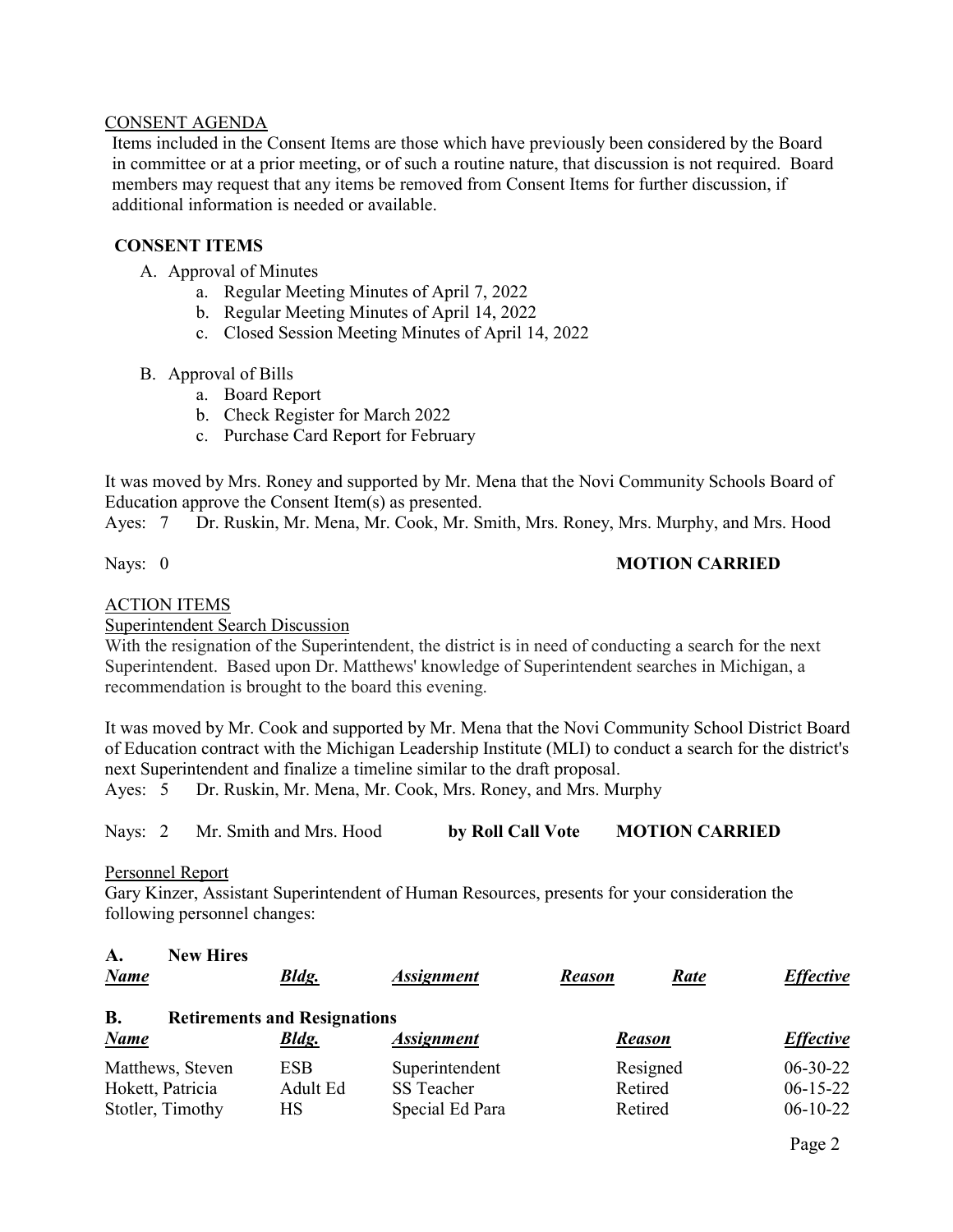Wheatley, Marla Trans. Trans. Assistant Resigned 04-18-22

**C. Leaves of Absence** *Name Bldg. Assignment Reason Effective*  Stefanou-Tjiachris, Kristina HS Math Teacher LOA #1-Child Care 2022-2023 School Year

It was moved by Mr. Mena and supported by Mrs. Roney that the Novi Community Schools Board of Education approve the personnel report as presented.

Ayes: 6 Dr. Ruskin, Mr. Mena, Mr. Cook, Mr. Smith, Mrs. Roney, and Mrs. Murphy

Nays: 1 Mrs. Hood **MOTION CARRIED** 

Panasonic Automotive Systems Company of America Donation The following gifts are presented for Board acceptance:

• Donation of \$10,000 to sponsor the Frog Force FIRST Robotics team 503 at the Novi High School. Donated by Panasonic Automotive Systems Company of America.

It was moved by Mr. Cook and supported by Mr. Smith that the Novi Community Schools Board of Education accept the donation(s) as presented, with appreciation and thanks.

Ayes: 7 Dr. Ruskin, Mr. Mena, Mr. Cook, Mr. Smith, Mrs. Roney, Mrs. Hood, and Mrs. Murphy

# Nays: 0 **MOTION CARRIED**

# Policy Updates and Revisions

The Governance and Policy Committee met on March 14, 2022 to review a sub-policy for Policy 2002, Learning and Achievement. This recommendation comes from Miller Johnson, the District's policy provider. The sub-policy adds new language to the end of policy 2002, as stated below. *Child find* 

*The School District will attempt to identify and locate every student residingin the School District who may be a student with a disability under the Individuals with Disabilities in Education Act and/or Section 504 of the Rehabilitation Act of 1973, regardless of whether they are currently receiving a public education.*

*The School District may seek to notify parents of its child find obligations by advertising, posting notices in places likely to be visited by qualified students with disabilities and theirparents, by including notices in School District publications – including its web site – and by directly contacting parents of students the School District believes may be eligible.*

*The School District will also ensure that the information in its notices is written in a manner that would reasonably be easily understandable to a parent. The notices will contain the name and contact information for the School District's Section 504 Coordinator and [Director of Special Education], as follows:*

*[Darby Hoppenstedt] [Shailee Patel]*

**Section 504 Coordinator: [Director of Special Education]:**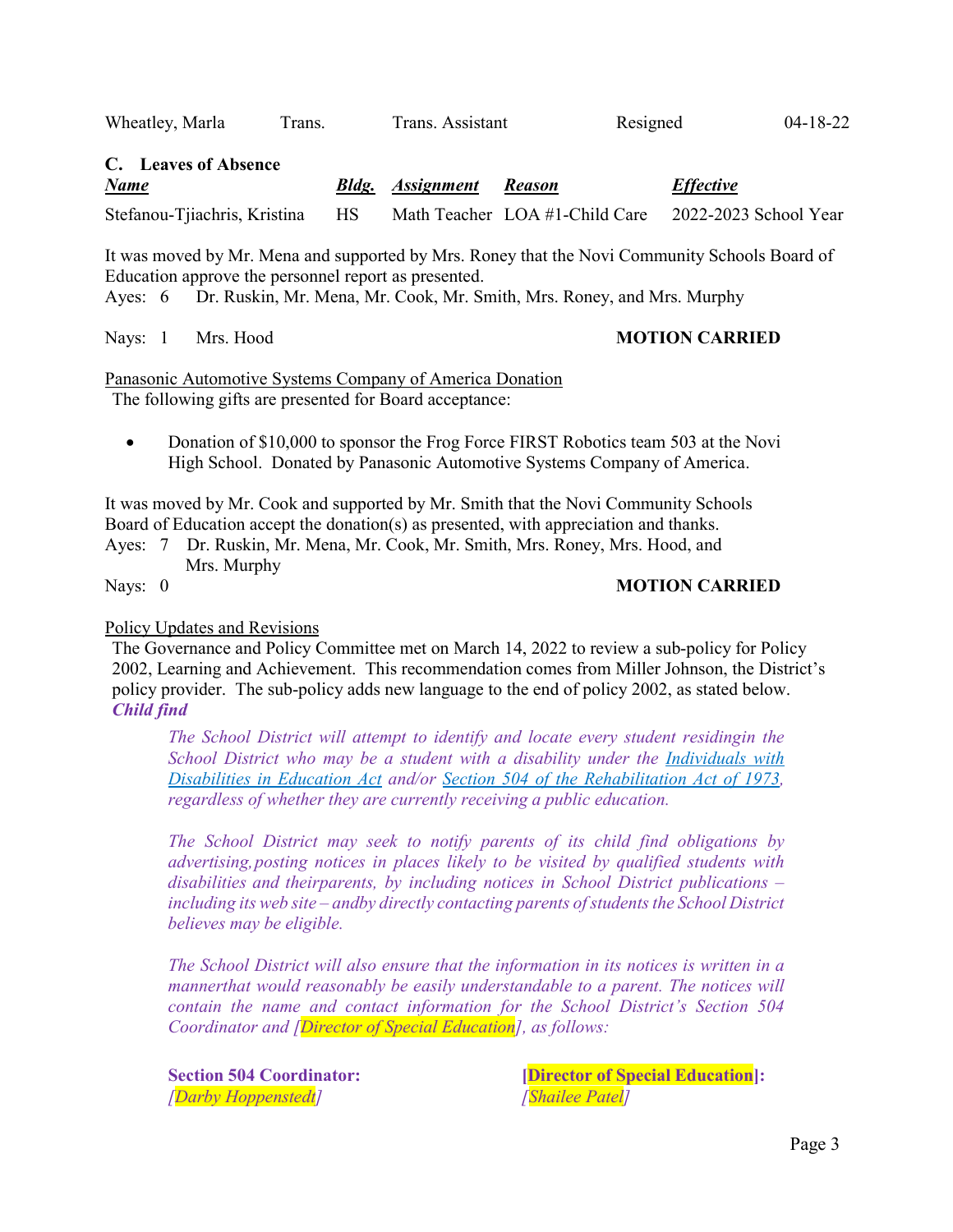*[248-449-1418] [248-449-1413] [darby.hoppenstedt@novik12.org] [shailee.patel@novik12.org]*

It was moved by Mrs. Murphy and supported by Mrs. Roney that the Novi Community School District Board of Education approve the addition to policy 2002 as presented above.

Ayes: 7 Dr. Ruskin, Mr. Mena, Mr. Cook, Mr. Smith, Mrs. Roney, Mrs. Hood, and Mrs. Murphy

# Nays: 0 **MOTION CARRIED**

#### EnviroClean Contract

Enviro-Clean is a family-owned business headquartered in Holland, Michigan and has been in business since 1975. Enviro-Clean employs over 1,400 cleaning staff and clean over 35,000,000 square feet of commercial facilities daily.

Environ-clean started partnering with the District to clean our facilities in the summer of 2013. They currently clean 1.55 million square feet of office/building space. The scope of service was increased with the addition of the ROAR Center, additional spaces as a result of the renovation, and Novi Meadows once it is completed.

Enviro-Clean's performance has improved and they have responded to labor issues by increasing their starting wage to \$15.00 an hour. Their current three-year contract expires on June 30, 2022. The Business Office has been working to finalize a contract extension to retain the services of Environ-clean, while also developing a strategy to address and improve performance.

The District will continue to contribute towards their health care and be responsible for consumables.

The Business Office recommends renewing the Enviro-Clean contract for the 2022-2023 school year after negotiating acceptable financial terms.

It was moved by Mr. Mena and supported by Mr. Cook that the Novi Community School District Board of Education approves the contract extension to Enviro-Clean as presented.

# Ayes: 7 Dr. Ruskin, Mr. Mena, Mr. Cook, Mr. Smith, Mrs. Roney, Mrs. Hood, and Mrs. Murphy

# Nays: 0 **MOTION CARRIED**

# 2019 Bond Purchase Agreement Resolution

On January 20, 2022, the Board authorized the sale of the 2022 School Building and Site Bonds, Series II. The purpose of this Bond Authorizing Resolution was to aggregate the principal sum of not more that Fifty-Five Million Dollars (\$55,000,000) for the purpose of funding a portion of the Bond Project. The Bonds shall be designated 2022 School Building and Site Bonds, Series II.

The bond refunding team is comprised of the following:

Senior Bond Underwriter - Stifel Nicolaus & Company Financial Advisor – PFM Financial Advisors LLC Bond Counsel - Thrun Law Firm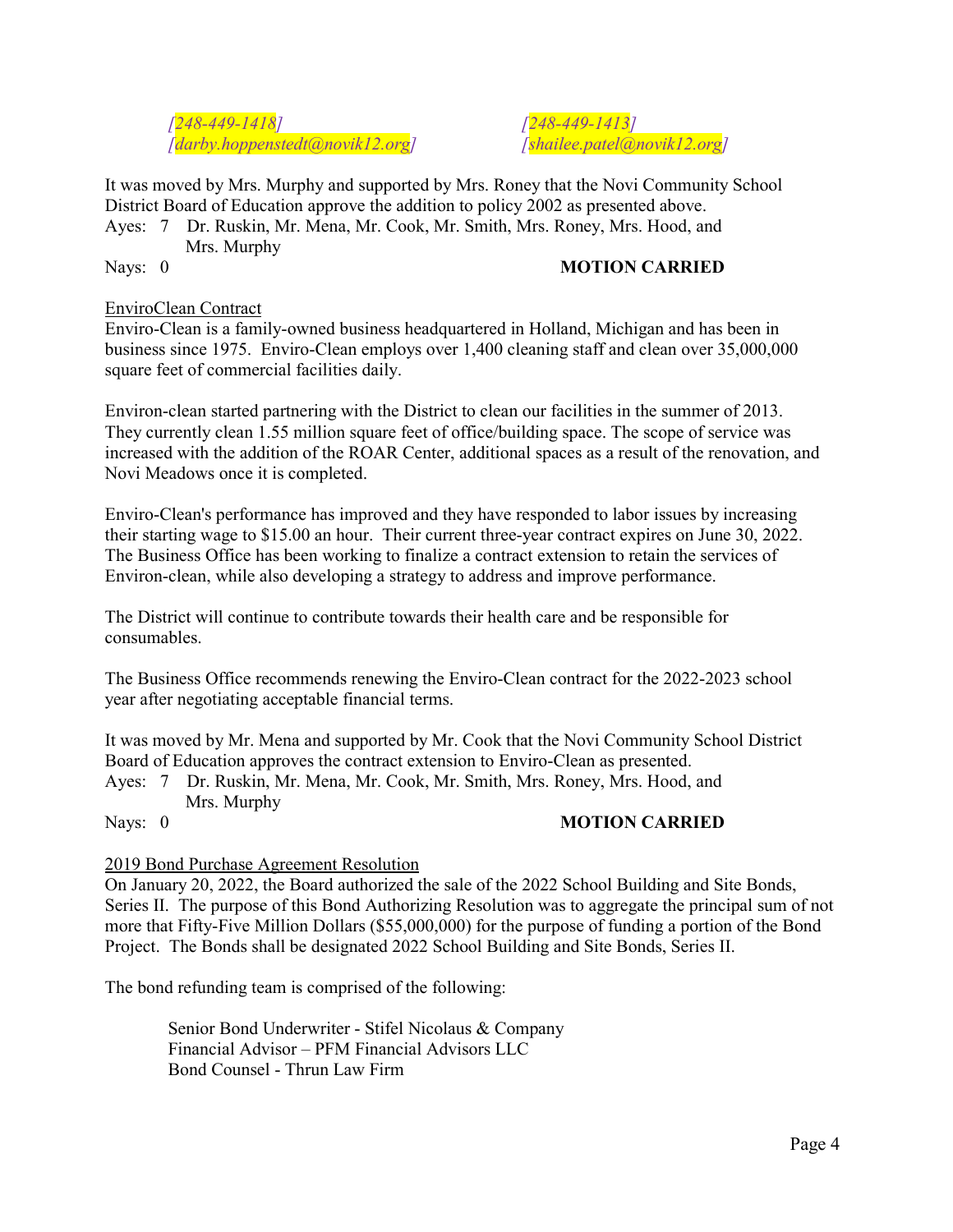The Bond Purchase Agreement Resolution is presented to the Board tonight for consideration and adoption.

It was moved by Mrs. Murphy and supported by Mr. Smith that the Novi Community School District Board of Education, in the best interest of the Novi Community School District, adopt the attached Bond Purchase Agreement Resolution to purchase the Bonds in the amount not to exceed \$55,000,000.

Ayes: 7 Dr. Ruskin, Mr. Mena, Mr. Cook, Mr. Smith, Mrs. Roney, Mrs. Hood, and Mrs. Murphy

# Nays: 0 **MOTION CARRIED**

# 2019 Bond Issue Resolution

On January 20, 2022, the Board authorized the issuance of the 2022 Refunding Bonds. The purpose of that Bond Authorizing Resolution was to aggregate the principal amount of not to exceed Thirty Million Dollars (\$30,000,000), as finally determined upon sale thereof, for the purpose of refunding all or a portion of the Issuer's outstanding 2014 School Building and Site Bonds, Series I, dated June 19, 2014.

The bond refunding team is comprised of the following:

Bond Underwriter - Stifel Nicolaus & Company Financial Advisor – PFM Financial Advisors LLC Bond Counsel - Thrun Law Firm

The ratifying resolution is presented to the Board tonight for consideration and adoption.

It was moved by Mrs. Hood and supported by Mr. Cook that the Novi Community School District Board of Education, in the best interest of the Novi Community School District, adopt the attached ratifying resolution to purchase the Bonds in the amount of \$27,182,309. Ayes: 7 Dr. Ruskin, Mr. Mena, Mr. Cook, Mr. Smith, Mrs. Roney, Mrs. Hood, and Mrs. Murphy

# Nays: 0 **MOTION CARRIED**

#### Village Oaks Playground Equipment

The Project Team, consisting of the NCSD administration, PMC, TMP, and McCarthy Smith, is recommending the purchase of playground equipment for Village Oaks Elementary to replace the current, aging equipment. The team interviewed and selected a vendor via the consortium purchases to ensure that the equipment is consistent from a manufacturing and warranty perspective.

In February 2022, the team conducted interviews with two (2) playground vendors, BCI Burke and Penchura-landscape structures. Penchura-Landscape Structures was selected as the District's vendor and has successfully worked on other District projects.

The following consortium proposal (Sourcewell) for Village Oaks comes to you tonight for Board approval.

It was moved by Mrs. Hood and supported by Mrs. Murphy that the Novi Community School District Board of Education approves the proposal and awards the contract to Penchura in the amount of \$204,677.68.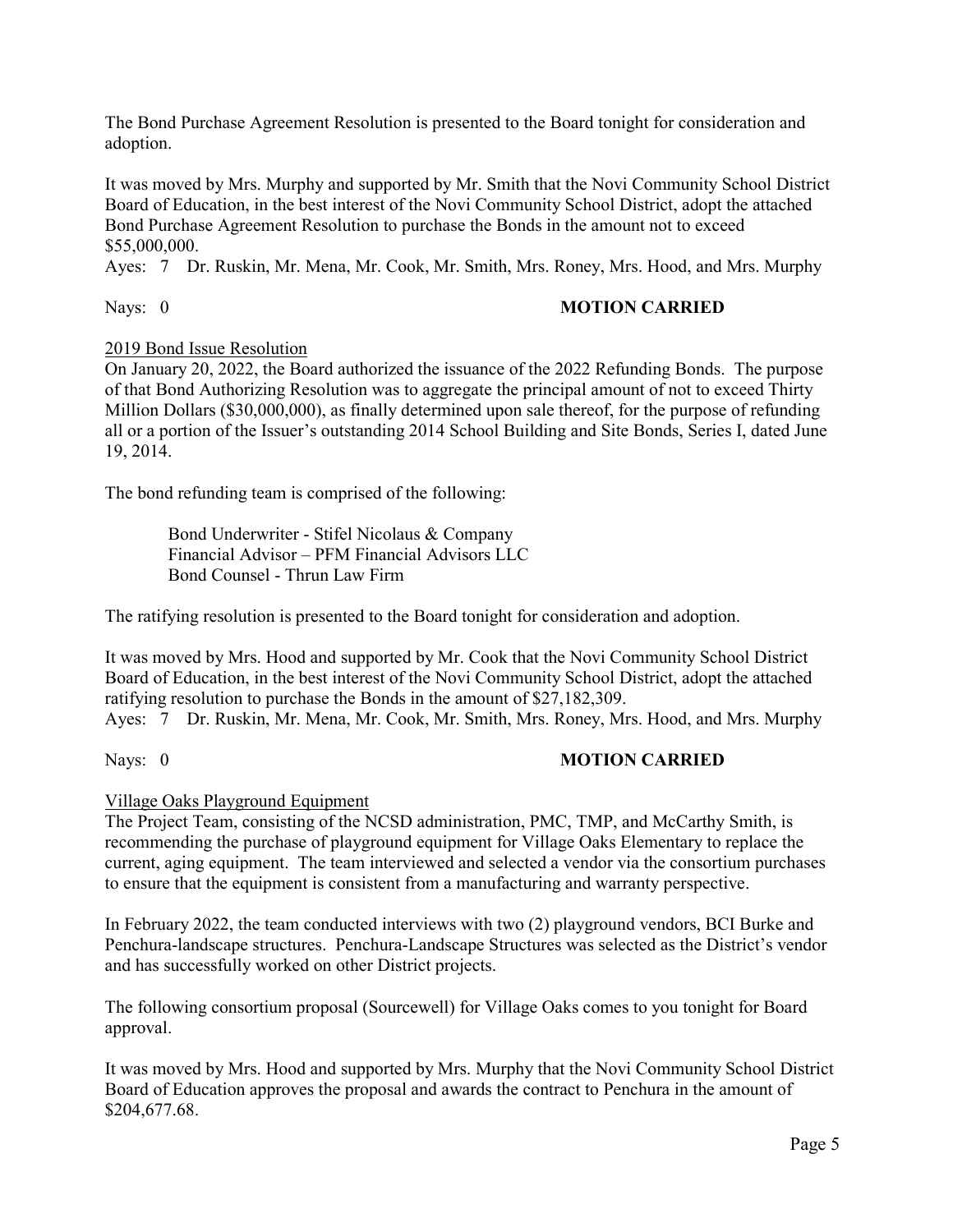# Ayes: 7 Dr. Ruskin, Mr. Mena, Mr. Cook, Mr. Smith, Mrs. Roney, Mrs. Hood, and Mrs. Murphy<br>Nays: 0

#### **MOTION CARRIED**

# INFORMATION AND DISCUSSION

#### Office of Academics

Dr. Steve Matthews, Superintendent of Schools, Board members, and other members of cabinet participated in a healthy and robust discussion on replacing the Assistant Superintendent for Academic Services and adding one (1) if not two (2) curriculum directors to the Office of Academics.

Dr. Steve Matthews, Superintendent of Schools, reported that this topic comes to the Board for a little direction and some consensus on how to proceed. He stated that with the pending departure of Dr. Webber, the Assistant Superintendent of Academics, there will be a need of new leadership. Dr. Matthews said that he needed to state publicly that Dr. Webber has continually sacrificed within his department to support other programs and personnel needs, in our District. He mentioned that has been very much appreciated over 11 years that they had worked together.

Dr. Matthews reported that he admits that Dr. Webber sometimes brings that to his attention on a frequent basis, but he that is because he advocates for kids and he so appreciates that. He stated that the Office of Academics was able to be successful, in no small measure, due to the talent of Dr. Webber, but with his departure the office needs to be staffed more appropriately. Dr. Matthews said the question really is how would the Board like to proceed with this, given his June  $30<sup>th</sup>$  resignation. He mentioned that he is presenting four (4) kind of options for the Board.

Dr. Matthews asked the Board if they could give him a sense on how they would like to proceed, then he could follow up with phone calls to each Board member and get a sense of how to proceed. He reported that the District would post and hire the Assistant Superintendent for Academics before he leaves in June. Dr. Matthews stated that this would provide the new superintendent with a high quality assistant superintendent who would be in place to plan our back-to-school professional development and assist in the onboarding of new staff and ensure that building administrators have a person to consult with before the start of school.

Dr. Matthews said additionally, at least one (1) if not two (2) curriculum directors are needed to adequately staff the office. He mentioned that we could run the process so that either one (1) or both of these positions would be in place before July 1, as well to support the office and the new superintendent.

Dr. Matthews reported that the obvious downside to this plan is that the new superintendent does not have a hand in choosing his or her new staff. He stated that the District could post, but with the understanding that the new superintendent would be part of the process. Dr. Matthews said that this option gives the new superintendent a voice in picking his or her staff. He mentioned that the District could post now, run the process over the summer so that the new superintendent would be able to participate in picking that person.

Dr. Matthews reported that obviously this delay is getting people in place and it would require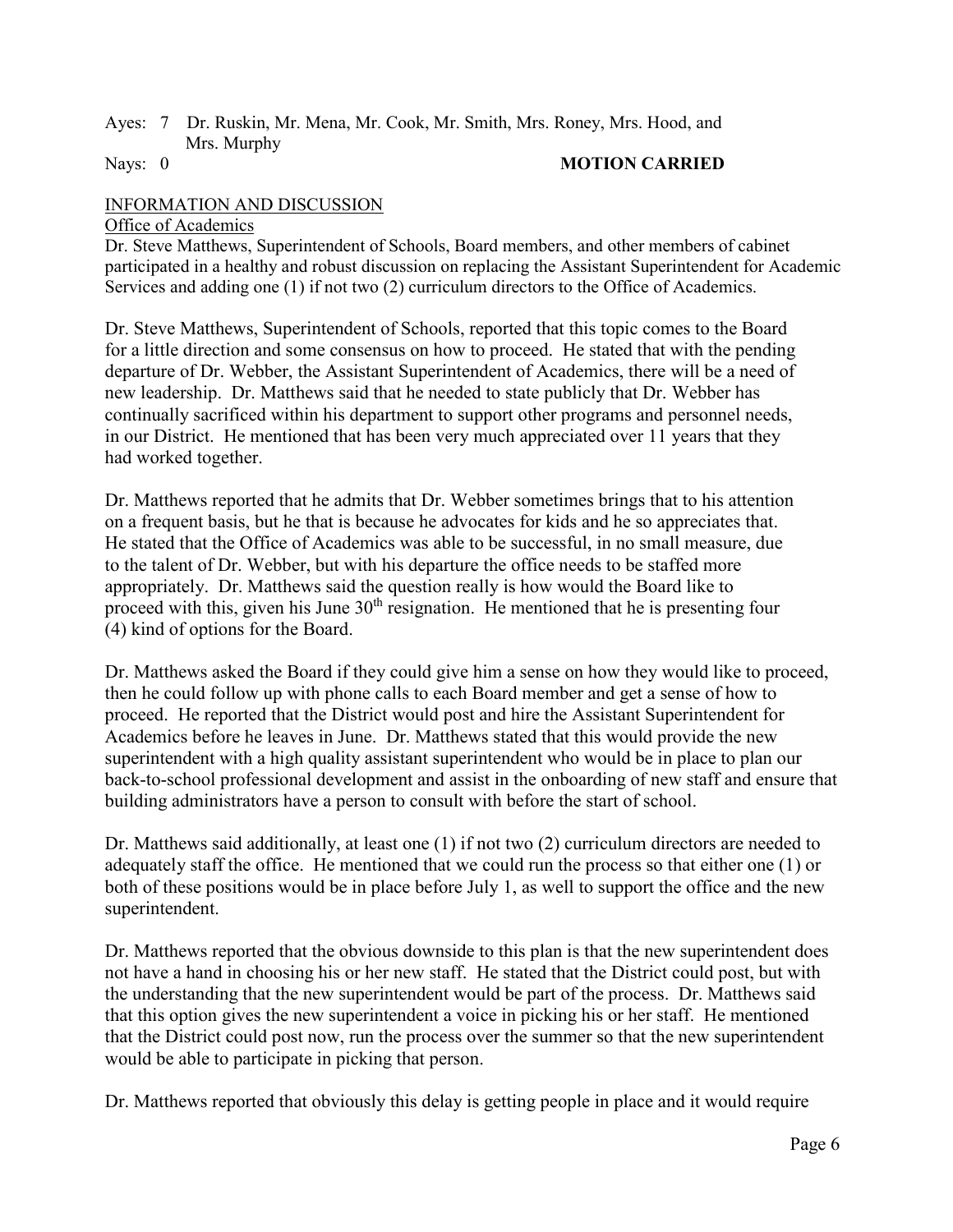some additional kind of focus to try to figure out how we support our back to school preparation. He stated that a third option would be to put interim internal staff in place to support the new superintendent, so an interim assistant superintendent and interim curriculum director, but with the understanding that the positions would be posted and permanent decisions would be made after the new superintendent is in place. Dr. Matthews said that this ensures that there would be bodies and administrative staff and people ready to assist in the planning over the summer for the start of school, which comes by and large the first part of August. He mentioned that teachers come back that last week of August and new teaching staff come back in the middle of August.

Dr. Matthews reported that we do need some people in place to help kind of manage all of that and make good preparation. He stated that if we go the interim route, it would give the new superintendent a running start because there would be people in place, but ultimately that would also give the new superintendent a voice in picking who would be the new assistant superintendent and what the staffing levels would be in the office of academics. Dr. Matthews said the third, we could delegate beginning of school preparation to our building administrators. He mentioned this is at one (1) point appealing, but also in some terms, the least likely option because our building administrators are very busy when they come back in August and to put this on them for additional responsibilities, is a bit concerning. Dr. Matthews said, but it obviously is an option.

Dr. Matthews reported that the downside is a delay in picking that permanent staff, but does give the new superintendent the opportunity to identify who she or he would like for that new staff to be and also how she or he would like that office to be staffed in general. He stated that it would rely on our current building leaders to prepare for the new year with the help of current, existing staff, Darby Hoppenstedt, Shailee Patel, and Jeff Dinkelmann. Dr. Matthews said they are the three (3) that remain that have been instrumental in planning those back to school activities in August and helping staff get ready for the new year.

Dr. Matthews mentioned, so we really have four (4) options. One (1) is to post and hire now before I leave in June. The second option is to post, but with the understanding that the process would bleed over into the summer and probably into the Fall. The third option would be to put interim internal people into place to help get ready for the school year. He stated giving the new superintendent people to help get the new school year started, but recognizing that those interim people would not be permanent people. Then, the fourth option would be to delegate some of the beginning of school preparation to our current building level administrators.

Dr. Matthews said if he could get a sense, form the Board, how you would like him to proceed. He mentioned that he understands that officially he became a lame duck tonight and does not want to presume that he has the blessing of the Board to do as he would for the day-to-day running of the District because he obviously will not be here after June  $30<sup>th</sup>$ . Dr. Matthews reported that he wanted to come to the Board with these four (4) ideas and if there are other, he is more than willing to hear them, but these are the four (4) ideas that he sees how to move forward. He stated that he just needs some direction from this Board as to how they would like to proceed.

Dr. Webber reported that to provide a little additional context, there is one other person in this room who has been serving this community longer than I have, so I have some knowledge of what this office entails. He stated that when he came in 2010, we were  $40<sup>th</sup>$  in the State of Michigan. Dr. Webber said we know where we have ended up and the reason that happened is because of people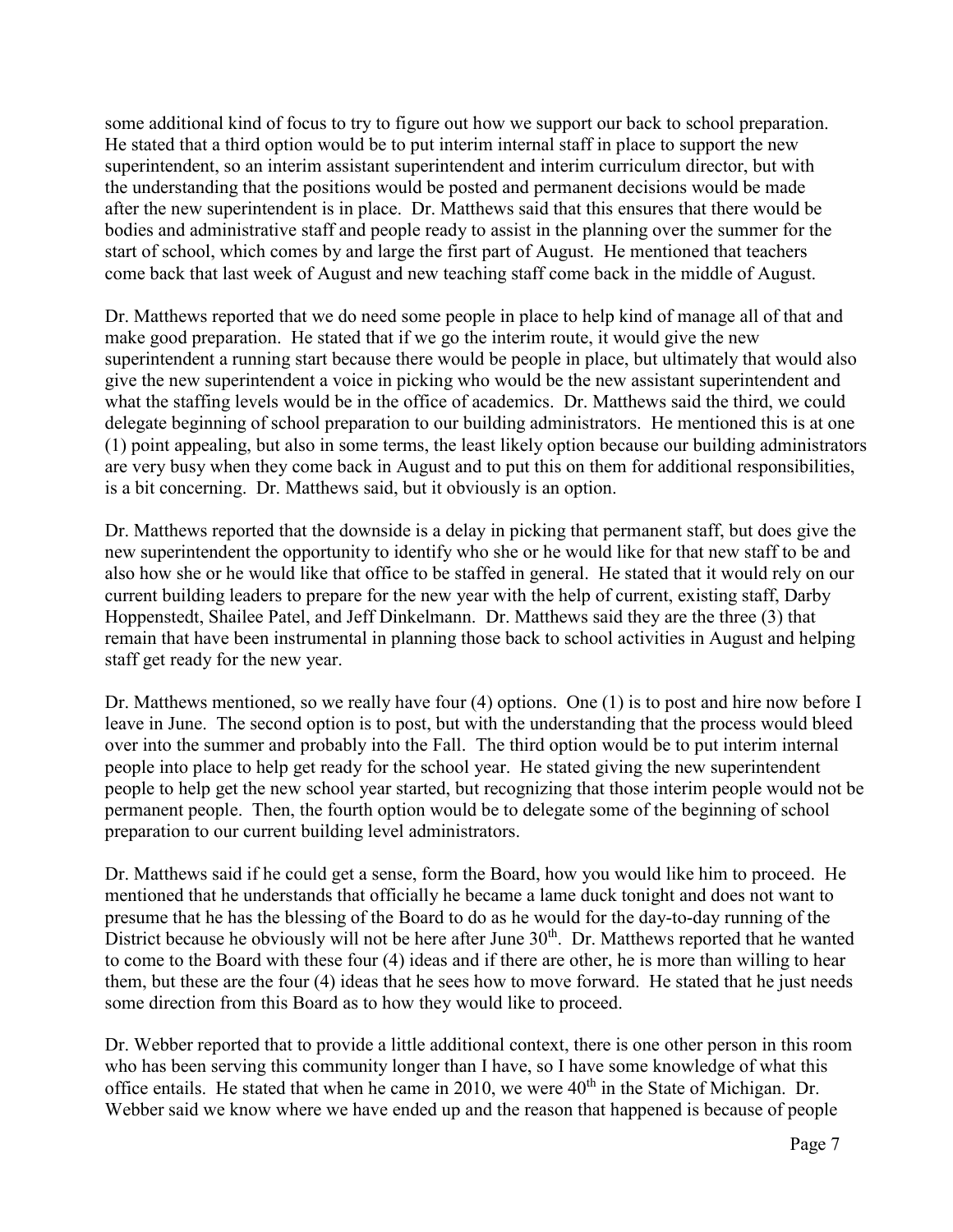who have put their shoulder into doing big, serious, heavy, and often unnoticed work. He mentioned what we have heard time and time again is a need for our community, who desire continuity, consistency, and the ability to build trust in the office that I came into in August of 2010. He stated, not disrespect, but none of you were here except Bobbie.

Dr. Webber reported that the office he came into was left dormant for six (6) months before he came in and had 27 Title I violations that needed to be fixed. He stated that his assistant was Sheila Holly. Dr. Webber said that it was just Sheila and me, and Sheila was a .8 at that time because she also was helping out in Community Ed. He mentioned that from a Board's perspective on these pieces and the things that we do to support our students, our teachers, and our administrators, this particular position is the core of our District, in the sense that we are about teaching and learning. Dr. Webber said that it would be like Ford Motor Company saying we will get around to dealing with the engineering part some time; our old cars are fine.

Dr. Webber reported that he was hired by an outgoing cabinet, an outgoing superintendent, an outgoing business manager, and an outgoing HR person. He stated that his philosophy is, he thinks that Dr. Matthews is going to a job where he did not hire any one of his assistants. Dr. Webber said that he is going to a job where he did not hire any of his assistants, perhaps, because he has not resigned yet. He mentioned that if the arbiter of making a decision, to give control to a new person coming in, he would humbly say that he is in existence, proof, that is really not a reason to leave an office dormant and to saddle our principals with the obligation to do everything that they need to do well beyond a couple of days in the beginning of August.

Dr. Webber reported that our teachers, our principals, and our kids deserve to have an office that is predictable on their part and that has some vestige of a continuation of the work that we have done. He stated that Dr. Matthews and he will be leaving. Dr. Webber said that our teachers, our principals, and our kids deserve to have consistency in that space. He mentioned that what Dr. Matthews said about the fact of staffing size because the work that our team does in everything they do, he wishes you could see it and really knew the sacrifices that this team has made to help our kids in ways that are profound.

Dr. Webber reported that he was at the Interschool Council today and received an awesome card from a PTO parent. He stated that another PTO parent said that in the pandemic, what he had put together from an aspect of multi-tiered systems of support and from getting additional help for her daughter, saved her. Dr. Webber said he would like you (the Board) to think about that when you are thinking about leaving a position dormant and when you think about power and control and what you want to give somebody who is new. He mentioned that he would like the Board to think about our kids, right now.

Dr. Webber reported that we spoke wonderfully and that is what we should all be about in every way and every fashion. He stated that as a historian, he figured the Board would appreciate the perspective, but being someone who has been here, save one person longer that any of you, he believes that he might have a little bit of an idea how this works.

Mrs. Murphy, Board Trustee, reported that how she is feeling right now is that obviously this vision that we have suggested, the strategic planning and everything that we have done as a community, as a whole, that is the staff that you have already been a part of. She stated that it is the stuff that we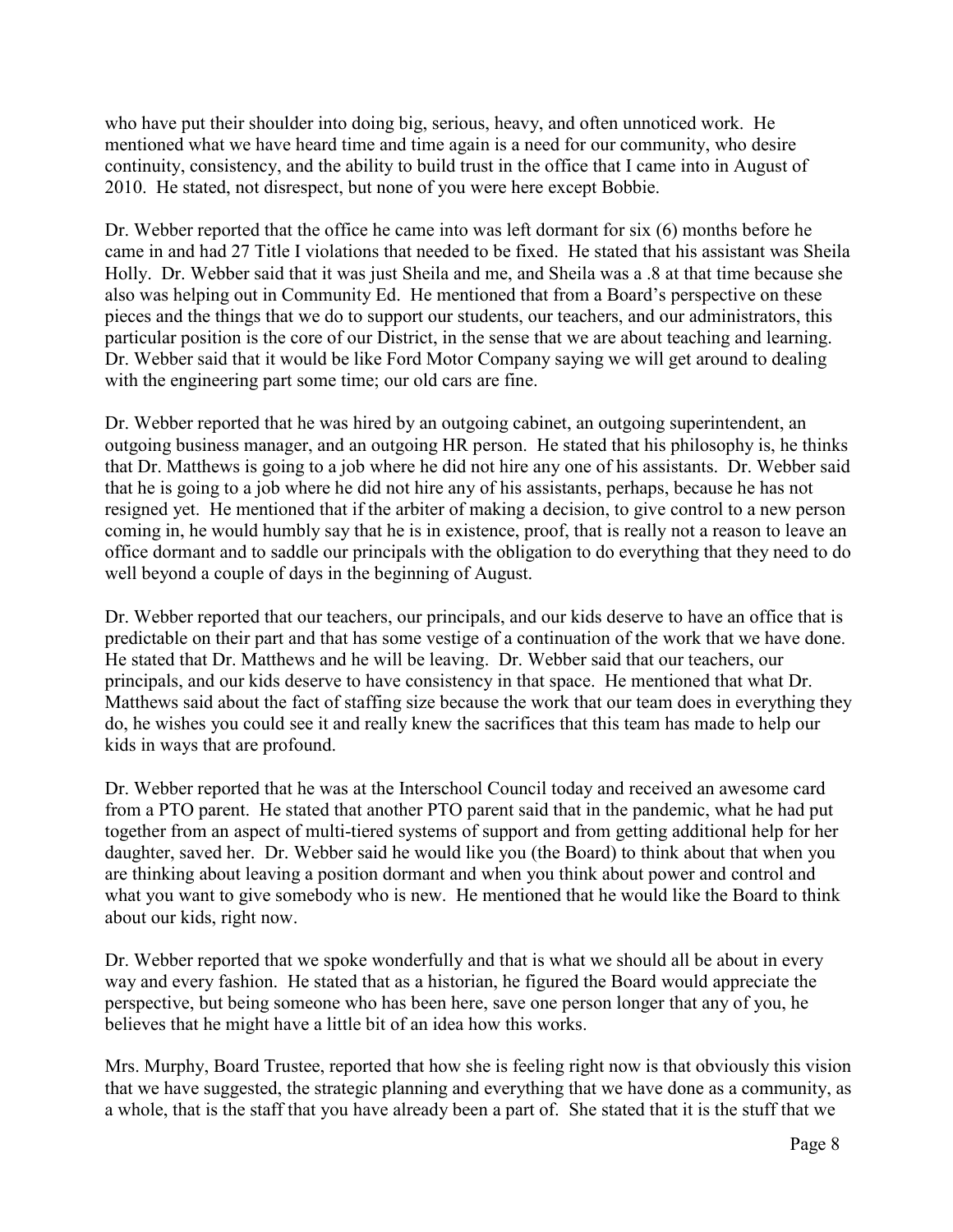are on a great trajectory right now. Mrs. Murphy said what that trajectory is, what has been done, having Dr. Matthews be the person that looks to hire that and staff that position gives the superintendent the opportunity to hit the ground running. She mentioned that without that additional piece, even though he thinks he is the lame duck, he has earned our trust and she trusts that he has built enough here. Mrs. Murphy stated that he has been invested here and she knows he will do what is right for our kids and she is comfortable moving forward.

Mr. Smith, Board Trustee, reported that this is a really important decision. He stated that the hour is late and some of us have not eaten yet and it seems like a really important decision to come to tonight. Mr. Smith said let us take a break, but after hearing RJ, he is prepared to follow his advice, which would be to post the positions and fill them.

Dr. Ruskin, Board President, reported that even before listening to RJ, and that solidified it, but before even coming in here this evening, when the Board had been sent that this position would need to be filled, this is your job and you know the District well. She stated that she would support him in filling that position, so that piece of the puzzle is solid. Dr. Ruskin said that he and his team know what needs to happen moving forward into the Fall and she would want him to do that.

Mrs. Hood, Board Treasurer, reported that she is just a pylon and that she does not trust anyone here more that she trusts Mrs. Murphy's judgement. She stated that she agrees and assumes that we have worthy internal candidates, internal to this District who know what we do here and she would absolutely support that.

Mr. Cook, Board Vice-President, reported that he is posing his in the form of a question because he is curious as to what Dr. Matthews' line of thoughts are there. He stated that it has been explained very well tonight and he agrees that to leave this position open longer than necessary, would be foolish. Mr. Cook said in Dr. Matthews' explanation he did list a couple of people that he knows are qualified, but he really thinks that by filling the assistant superintendent position he is posting for, it creates a sense of.

Mr. Mena, Board Secretary, stated he was just trying to figure it out, going through the store that you gave us. He asked, can you just explain what it would look like here? Mr. Mena mentioned that you have a consensus, yes, but what would it look like if you went ahead and posted the position for the assistant superintendent and filled the two (2) director positions as interim or vice versa? He said that he was trying to get a sense for what the upside and downside is of either scenarios, which he does not think is one that was offered as part of the floor.

Dr. Matthews responded that he believes having a permanent assistant superintendent for academics would continue the forward momentum. He stated that he believes there is still room for discussion about what the office specifically looks like and it might be best for one option and that would be to get some interim people in there to move it forward, but recognizing that it may be, with a commitment from the District, to make sure that those are permanent positions as we move into 2023.

Dr. Matthews said that it may be that the timing does not work out. He mentioned that it would be difficult to post all three positions at once and fill them permanently. Dr. Matthews reported that he does think filling the assistant superintendent for academics permanently is a good first step and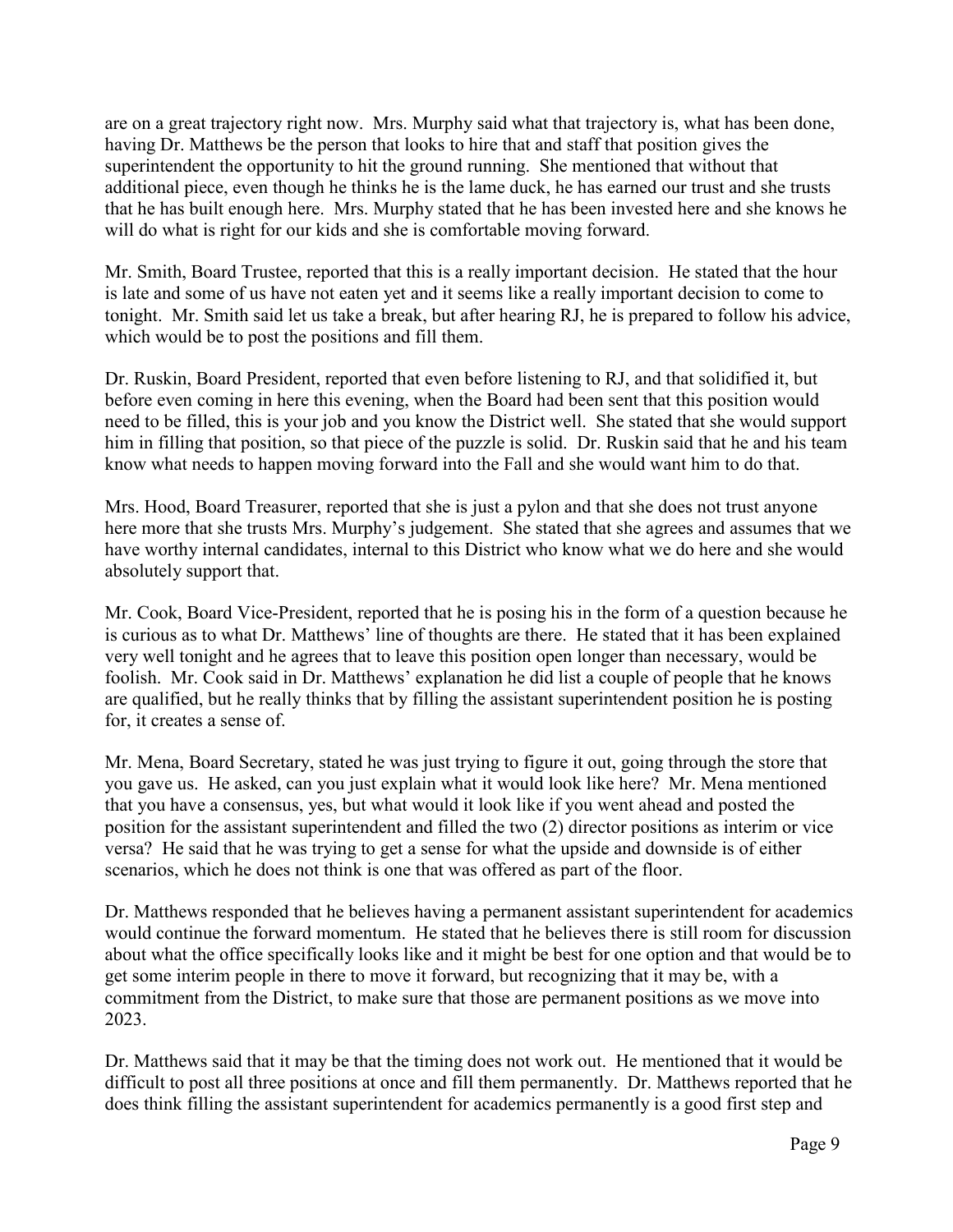once that is done, we could have a discussion with that person and look at what would be good options and it might be the best option to have some interim positions for those curriculum directors, although, as Mrs. Hood mentioned, we do have some really solid internal people that could step into those positions and do them very well on a permanent basis. He stated that as Dr. Webber and Dr. Kinzer and I talk this through, the first one is to get the assistant superintendent for academics in place and then the rest will open up and we will see what would be best and we would come back to the Board with a more nuanced plan at that point.

Mr. Mena asked, would this be something you would post at this point?

Dr. Matthews responded that we would post immediately. He stated that if we have a consensus on tonight, Dr. Kinzer can get that posted out tomorrow and we were thinking through May  $13<sup>th</sup>$ . Dr. Matthews said that would be three (3) full weeks. He mentioned that we know people and can send it out to people in the District that we would be interested in targeting as well. Dr. Matthews reported that we soul do one of our HumanEx District Leader Surveys and interview those people to get a sense of what their leadership is.

Dr. Matthews stated that on the fourth and fifth week, we could do a panel interview and then they could come to him for a final interview. Dr. Matthews said that we thinking by early June, that first Board meeting in June we could probably get an assistant superintendent in place by June 9<sup>th</sup>.

Mr. Mena said that he is supportive of filling three (3) positions. He stated that the two (2) director positions are new positions and he is supportive of having those two (2) new positions, but his question is the timing around necessity for or filling those permanently, at this point. Mr. Mena asked do you hire the assistant superintendent and give them the opportunity to fill those two (2) positions? He reported that they are supportive of those two (2) positions, it is just the timing that you allow that person.

Dr. Matthews responded that once that assistant superintendent is approved by the Board, hopefully on June  $9<sup>th</sup>$ , then we post those directly and whose would probably take place after he is gone, over the summer. He reported that they potentially could be in place by the beginning of August because the District could clearly interview during July and get those done. Dr. Matthews stated that they would come on board and they would really need to hit the ground running. He said that we have people in place, currently, that will do some of the preliminary planning for that back to school push that we do in August, but those two (2) new directors we could get in place on a permanent basis, probably by the first part of August as we move forward.

Mr. Mena asked, timing wise, does that work out okay?

Dr. Matthews responded, yes. He said, is it ideal? It may not be ideal, but he thinks it is very doable.

Dr. Webber stated that having done it for a number of years, he could say that on the IMPACT piece of it, that is something that our team actually begins planning now and that is something that we actually have in the can before somebody would come in. He said so that is good on their part, on a plug-and-play standpoint. He mentioned that he will continue to live three (3) miles from here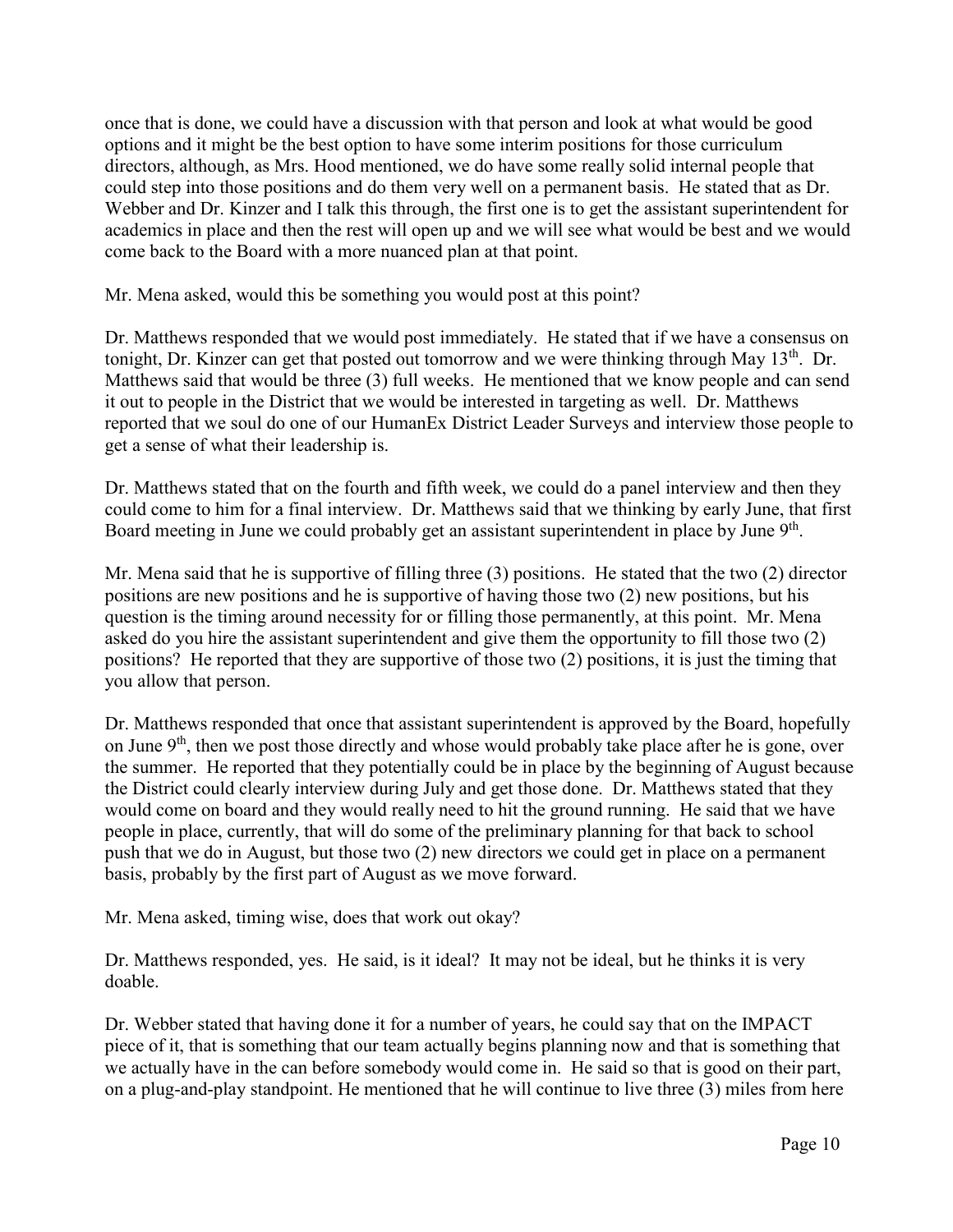and his commitment to his own son and every other kid in this District is not going to waver no matter where he is, so if that person needs his help, of course he is going to give it to him because that is what it is all about.

Mrs. Roney stated that before Dr. Webber had said anything, she felt that it was imperative that Steve would hire this person because he knows the direction we want to go in. She said the other two (2) directors, if that person has somebody that is of we have interviewed some people that we think would fit and we do not want to let them get away, then she would be all for that.

#### SUPERINTENDENT REPORT

There was no Superintendent Report this evening.

#### ADMINISTRATIVE REPORTS

Mr. McIntyre, Assistant Superintendent of Business and Operations, reported that the May Consensus Revenue Estimating Conference will be Friday, May 20, 2022 at 9:00 AM. He stated that can be viewed at home on television. Mr. McIntyre said that hopefully we will have more information on the upcoming budget and that he will be watching closely.

Dr. Kinzer, Assistant Superintendent of Human Resources, reported that our final Mentee Monday of the year is this coming Monday, the  $25<sup>th</sup>$ . He stated that it will be a virtual session, although he had a conversation with our coordinators and they are motivated to return to in-person professional development nest year. Dr. Kinzer said that the topic is the transition from tier one (1) to tier two (2) for our mentees. He mentioned that we have tiered system much like our multi-tiered systems of support for students.

Dr. Kinzer reported that their first year in the District, the District provides a tier one (1) mentor/mentee experience for our new teachers. He stated that it includes the Mentee Monday sessions with one-to-one support and then in two  $(2)$  or three  $(3)$  years, they move to tier two  $(2)$ , which is more of a PLC (Personal Learning Curriculum) concept. Dr. Kinzer said that we have some very successful tier two (2) mentors joining us and they talk about what happens during that tier two (2) metric experience. He mentioned that it is all about instruction, direct support for instruction in the classroom, whereas that first year is more focused on the things that a news teacher needs to know to be successful.

Dr. Kinzer expressed his gratitude to Rhonda Hoffman who has been our elementary mentor coordinator for the last three (3) or four (4) years now. He reported that she is retiring at the end of this school year and is currently teaching in our virtual school. Dr. Kinzer stated that she has done an exceptional job with our new elementary teachers. He said that we will be posting a new metric coordinator position soon.

Dr. Kinzer offered his best wishes to Agnes Arbuckle who has served as a high level project manager, for McCarthy Smith. He mentioned that her last day with McCarthy Smith is tomorrow and she has accepted a new position with another company. Dr. Kinzer thanked Agnes for her years of service and wished her the best in her further pursuits. He stated that McCarthy Smith has done a really good job with succession planning and they have excellent people ready to step up and we are already working with those people. Dr. Kinzer said that our bond projects are going very well.

Dr. RJ Webber, Assistant Superintendent for Academic Services, stated that each Board member has a magazine in front of them, EdTech, and asked them to please open to page 32. He reported that in this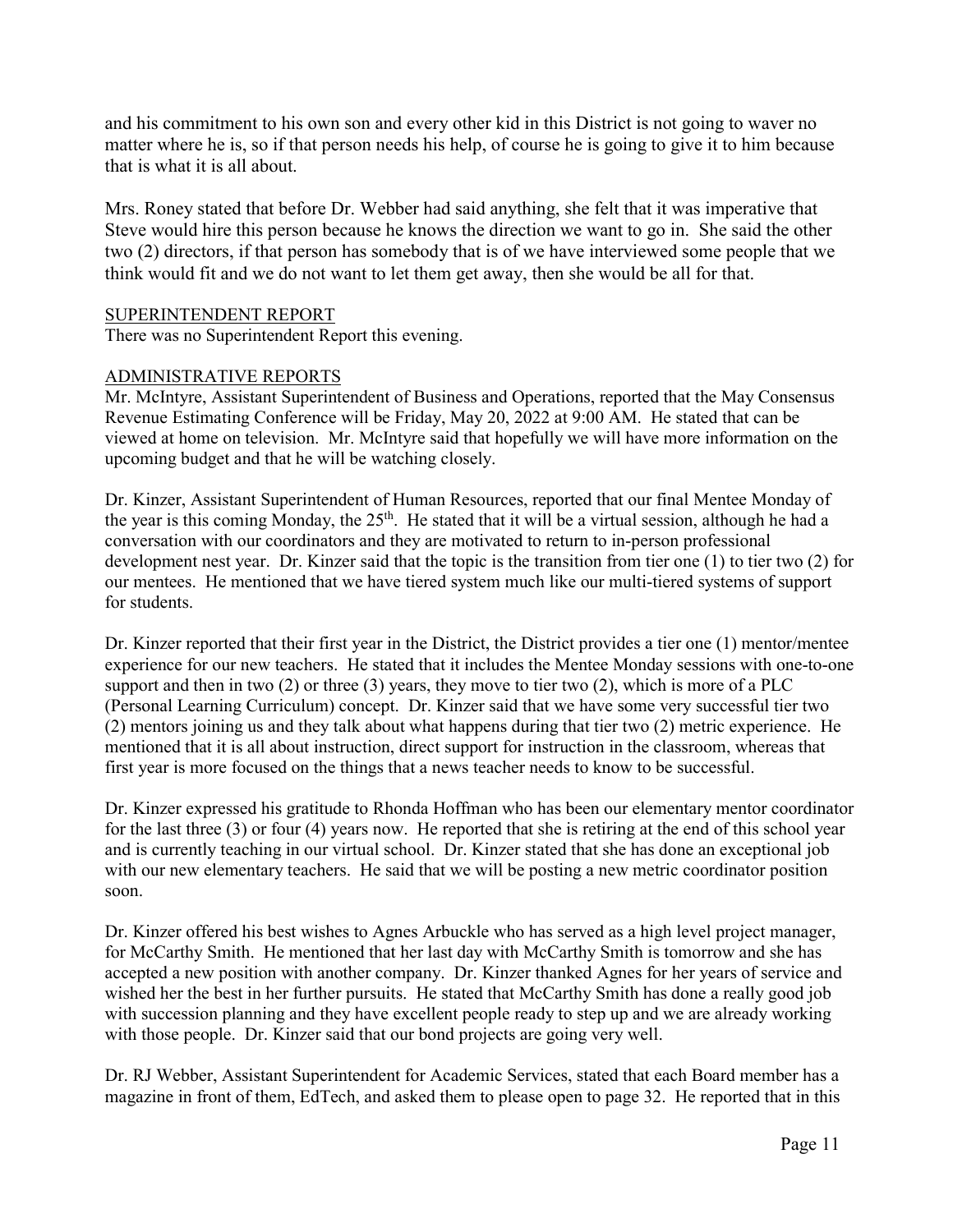article it highlights something that occurred through synergy and the magic of believing in possibility. Dr. Webber said that Jason Smith, the executive Director of the NEF, had called him a number of months ago and said he had just gotten a contact from Representative Breen. He mentioned that she had an opportunity, in the next budget piece.

Dr. Webber reported that we already have a proven track record with our greenhouses, in our partnership with Bosch. He stated the Ms. Breen went ahead and wrote in this, the notion of not only enhancing our greenhouses, but, from a K-6 standpoint, what we do in a STEM piece. Dr. Webber said that it is pretty amazing to be recognized in a national STEM magazine. He mentioned that there is a community member here who actually worked with another district, one of the highest achieving districts in the country, in California.

Dr. Webber reported that the second part of the vision was going toward the middle school, bringing them together, and melding everything that we have done with STEM from our curiosity Kits in K-4, Micro Bits in fifth grade, and Comau Robotics in sixth grade. He stated that working with Jason Smith and Punita Dani Thurman, who are part of the NEF, has really jumped in here to make sure that we are marching along. Dr. Webber thanked Kathy Hood for being part of the group on the NEF and the representative in the Board. He said that Erica Sowders and Alex Erskine, two (2) teachers that they sat with for 30 minutes and the ideas just kept coming. Dr. Webber mentioned that it is a thing of beauty and Geoge Sipple for finding a way to showcase this work and the amazing aspects of who we are, as a community.

Dr. Webber reported imagine kids actually making birdhouses from 3D printers and being able to see what is going on during the day and by night being able to see that, yes, we have coyotes and deer here. He stated and amongst all that, this shows that you can bring together technology and all the other aspects that make our District and our kids incredible. Dr. Webber said one of the things that he really appreciated about Ms. Breen is that she made a point to talk about, in her presentation, how that was a bipartisan piece that got together. He mentioned that our kids are what is important in these situation.

Dr. Webber reported that if you are a Cricket fan, tomorrow night, at South Lyon High School, one of our incubator students is doing a Cricket with a Cause. He stated that our student is doing this to raise money for the Self-Employed Women's Association (SEWA). Dr. Webber said that is an organization in India, working for women around Social Justice, Equality, and Sexual Assault Awareness. He mentioned that all proceeds from tomorrow night will be donated to SEWA and it is from 5:00 to 8:00 tomorrow night, at Novi High School.

Dr. Webber reported that Sarah Lephart had come up and strongly advocated for our Novi Mental Health Alliance. He stated that Lisa Demar will be speaking on May 3 and the podcast is Ask Lisa. Dr. Webber said that if you are a parent and a podcast person, it will help you.

Dr. Webber stated that he would just like everyone to know how deeply grateful he is to so many people in this community right now. He stated that when the time is right, he will adequately be able to represent himself, his story, and his gratitude to so many people in a community that he lives I, that he raises his son in, and that he loves. Dr. Webber said that it is so hard to sit through these meetings dispassionately and to not want o acknowledge people who have the courage to speak their truth in whatever meetings they are in, whatever side it is, he does appreciate that more than they will ever know, so thank you. He mentioned the he needs all of us to know how much he appreciates you looking out for our kids in this community and advocating for them.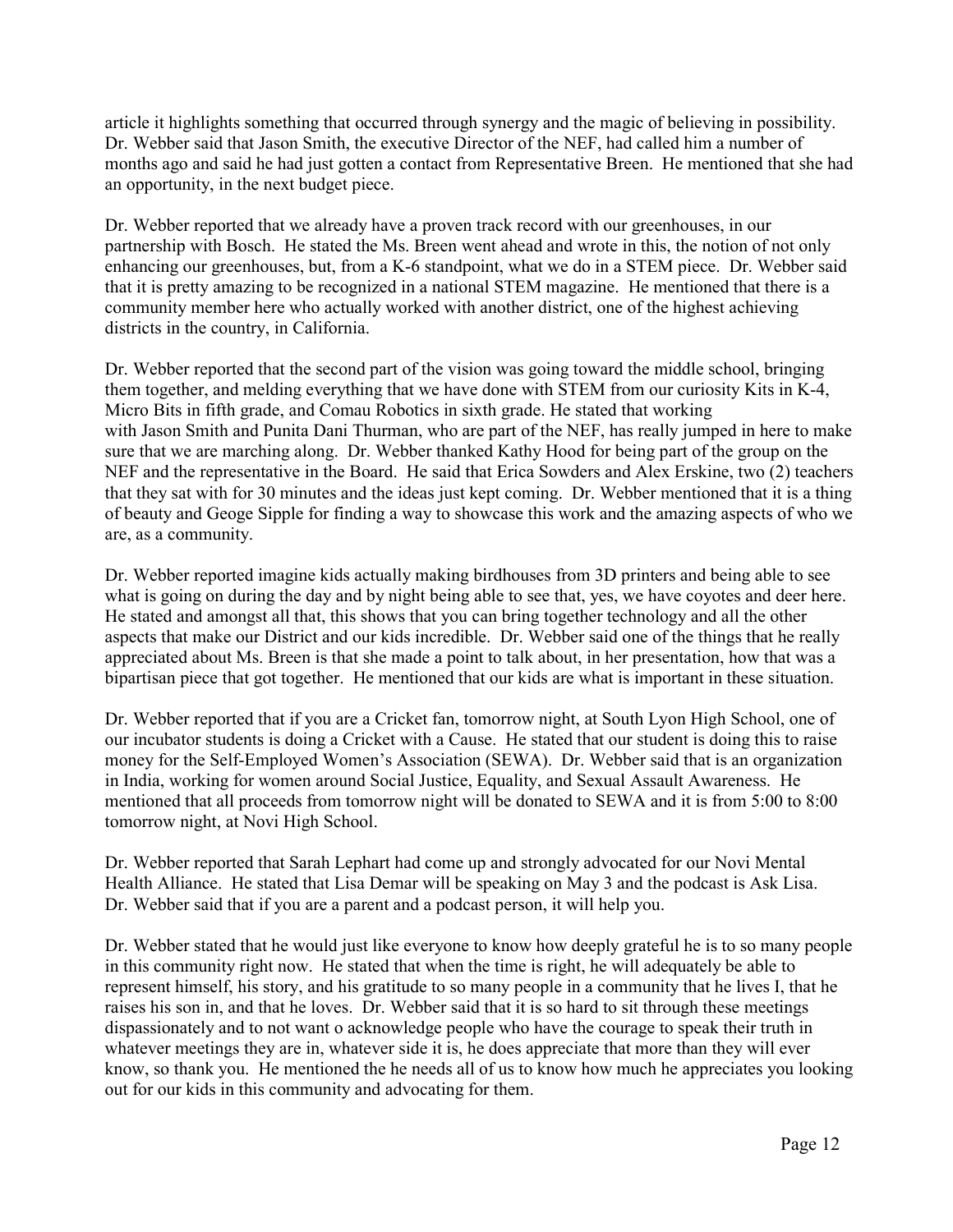# BOARD COMMUNICATION

Mr. Cook, Board Vice-President, reported that at the middle school, you do not have to wait until night to see the coyotes. He stated they were out there twice in the last two (2) weeks, approaching the road, during student drop-off. Mr. Cook said they were awesome, nice, healthy coyotes hopefully.

Mr. Cook stated, that as a fellow huskie, it is going to be sad to see Agnes go.

Mrs. Hood, Board Treasurer, said to Dr. Webber, we will have more dialogue, but the little narrative that he just shared illustrates the spark that he has brought to so many things in this District and she loves it, thank you.

Mrs. Hood reported that Mrs. Murphy said to her years ago about when she was on the Board to hire Dr. Matthews, that some other Board member from another District said, oh you got a real gem. She stated that she was talking to somebody in Northville the other day and said the same thing to them, you are getting a real gem.

Mrs. Hood said that she was over at the IB Visual Arts Exhibition, in the auditorium, at the high school yesterday. She mentioned that it is open from 6:30 to 7:00 pm, over the next few days durng the musical and through the 24<sup>th</sup>. Mrs. Hood reported that our Novi kids are so but what comes out of the art and there are all kinds of mediums. She stated that our kids are thoughtful, creative, and imaginative and when you read their statements associated with each piece of art; they talk about what has inspired them, a friend, nature, news, history, and then you see how it has come through from their artwork. Mrs. Hood said that it is really amazing. She suggested that if you have 20 minutes, stop by the high school and see it.

Mrs. Hood reported the No Go Green Gala is this weekend, the  $22<sup>nd</sup>$  through the  $24<sup>th</sup>$ . She stated that there are a couple of ways to participate, by donation and by bidding on items from local businesses that they have donated. Mrs. Hood said there are also basket that were put together by individuals and families with really cool and interesting things that you or your kids might like. She mentioned that this is done online: novieducationalfoundation.org and there will be al link to the auction site.

Mrs. Hood reported that the high school play, Cinderella, in tomorrow night and Saturday, at 7:00 PM.

Mrs. Roney, Board Trustee, requested that the Board moves the Board member reports and the administrative reports to the top of the agenda, before the Consent Items, because this is out advertisement to the people and at 10:00 PM we do not have a lot of people.

Mrs. Murphy, Board Trustee, thanked Sarah Lephart for being here tonight and letting everyone know about the speaker on May 3<sup>rd</sup>, at 7:00 PM. She reported that you can register on the Novi Public Library's website. She reported that you can attend at the middle school or online form your home.

Mrs. Murphy stated that she loved that you can do the Green Gala from the privacy of your home as well. She said that she has already previewed items and marked a few, but she will not tell us which ones because we might try to outbid her. Mrs. Murphy mentioned that she was glad it ran for three (3) days and she does not have to stay up until midnight.

Dr. Ruskin, Board president, reported there is some miscommunication out there and in all transparency, she would like to make a statement. She stated that: